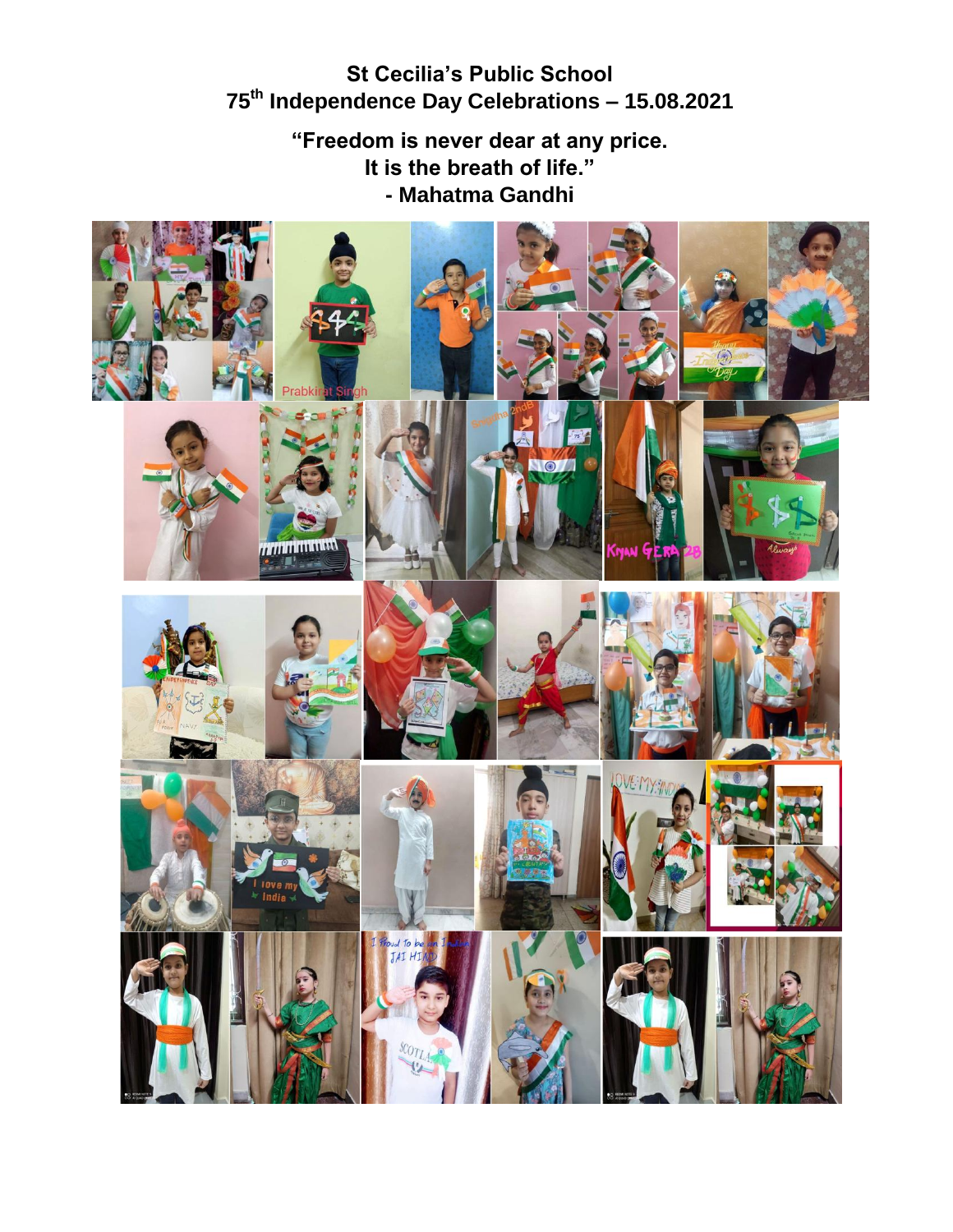

On August 15, 1947, India finally gained Independence from British colonizers. The day serves as a reminder of the struggle for independence and commemorates the valour of freedom fighters who laid down their lives for the nation. St Cecilia's Public School spread the patriotic spirit from the safety of our homes through online celebrations of the day due to COVID 19 pandemic. This fateful year India celebrates its 75<sup>th</sup> Independence Day remembering every individual who contributed to the freedom struggle, as the country is indebted to all of them.

The Cecilian family patriotically participated in Honourable Prime Minister Mr Narender Modi's endeavour of Rashtragaan – National Anthem Singing Activity 2021 to celebrate 75 years on independence